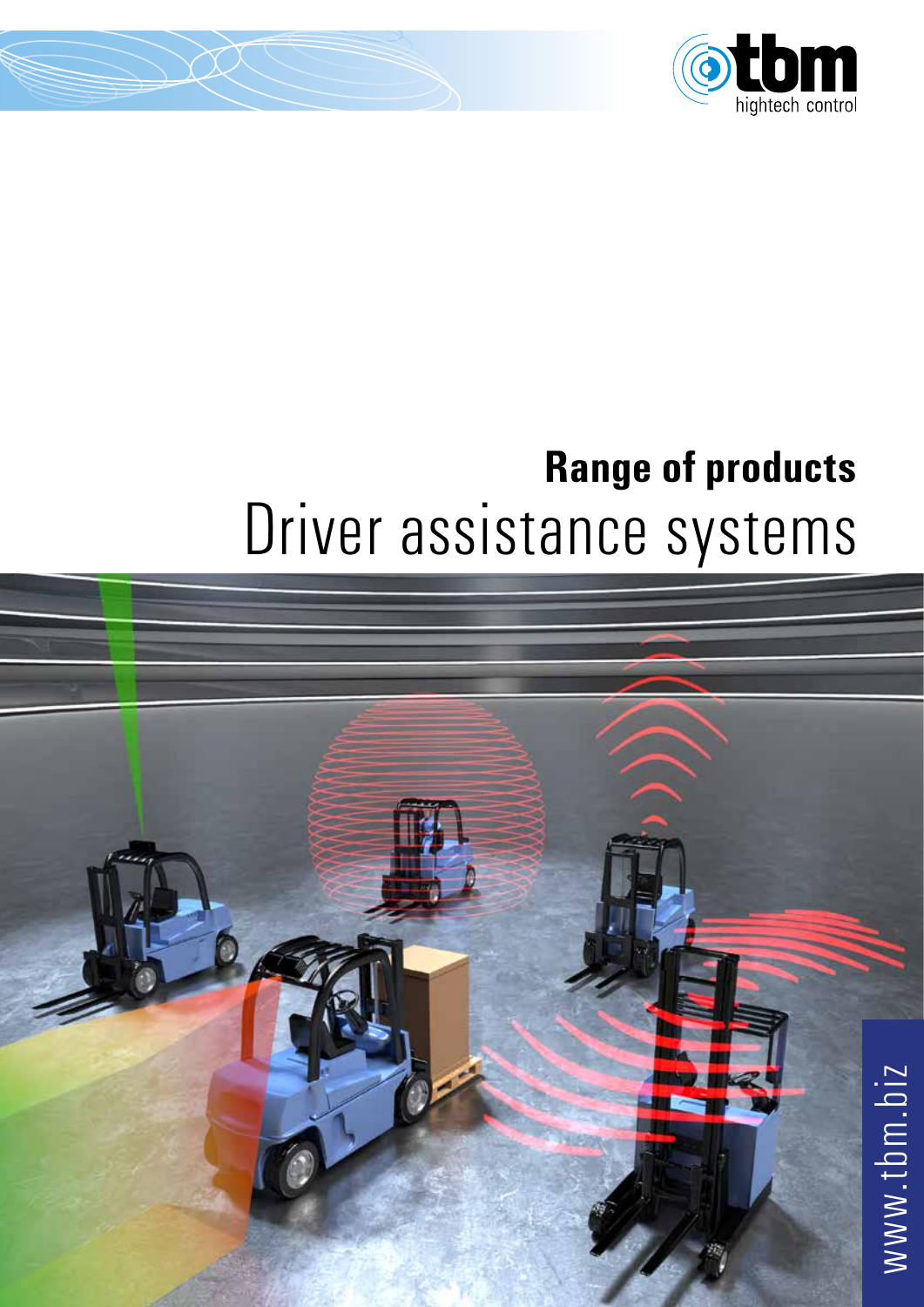### **tbm hightech control GmbH**

a company with a long history and an exciting future

We have been the specialist for technical protective equipment in logistics for 30 years. Our work always follows the guidelines of Vision Zero. This is both an incentive and an obligation for us.

The strength and ideas we create come from daily contact with our customers, their trust and ever new challenges.



#### **Innovative solutions and excellent products**

characterise our path and have become tradition and common practice in many cases.

are our ultimate goal. Their appreciation validates our multiple award-winning products, which ensure safety in logistics.

#### **Satisfied customers**





#### **Made in Germany/Supply Chain Management**

is another maxim that we foster and maintain and manufacture and distribute in our own production facilities. In doing so, we ensure compliance with the principles laid down in our business guidelines (code of conduct), e.g. on occupational health and safety, environmental protection, and sustainability.

#### **Quality**

We guarantee quality through our distinctive quality control before a product leaves our factory.





#### **Regular production site inspection**

by TÜV Bayern assures our customers of consistently high manufacturing quality in compliance with modern manufacturing standards, documented manufacturing processes and traceability. A certificate that fills us with pride.

#### **Suitable for all systems regardless of manufacturer**

this is true for all our assistance systems. They are solution-oriented and can be used with all vehicles from all manufacturers. To this end, we work together with all manufacturers and also qualify them for the benefit of our customers.



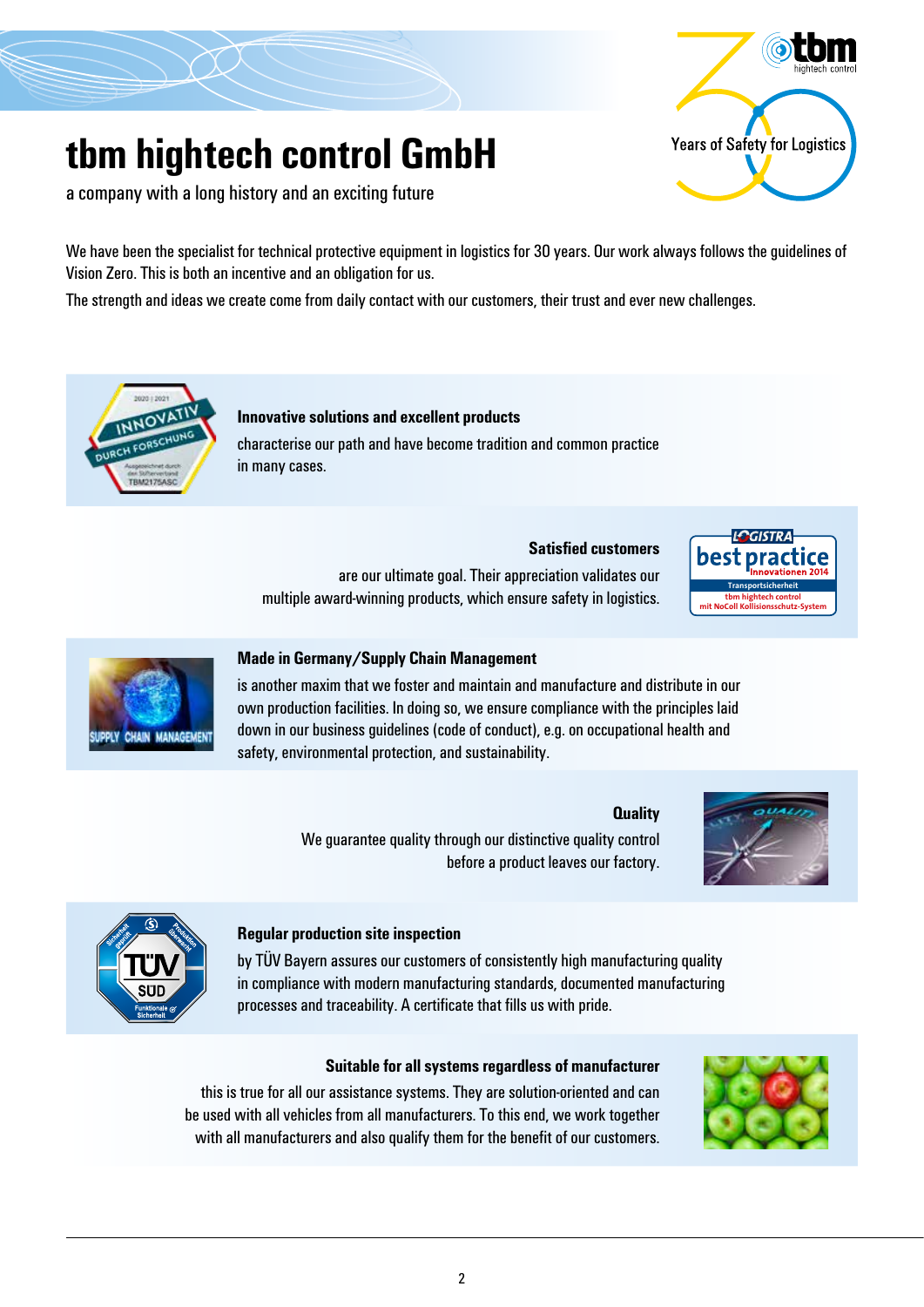

### **NoColl collision protection**

with the NoColl Dome V2 and V3

More than 2000 vehicles and even more systems are already equipped with NoColl collision protection. That alone speaks for itself. It is a proven traditional product from the house of tbm, which proves our experience and know-how.

With the NoColl collision protection system, vehicles are adapted in terms of speed on defined traffic routes (zones) and in customer-specific danger areas. Economical and optimal.

The bidirectional communication between the sensors on the vehicle and along the traffic routes results in such a high degree of flexibility that even customer-specific wishes can be fulfilled.





#### **ELSA - the safety control**

It manages and monitors up to 20 (matrix) sensors and displays a sensor failure in real time. At the same time, it optimises the logistics process through numerous possibilities for analysing vehicle movements.

Local area securing is thus a step towards expandable logistics control of logistics management.

**Both the NoColl dome and the ELSA control unit comply with safety level PL c.**

### **NoColl application examples**



Area protection





Zone protection Anticollision Truck – Truck Lifting height control

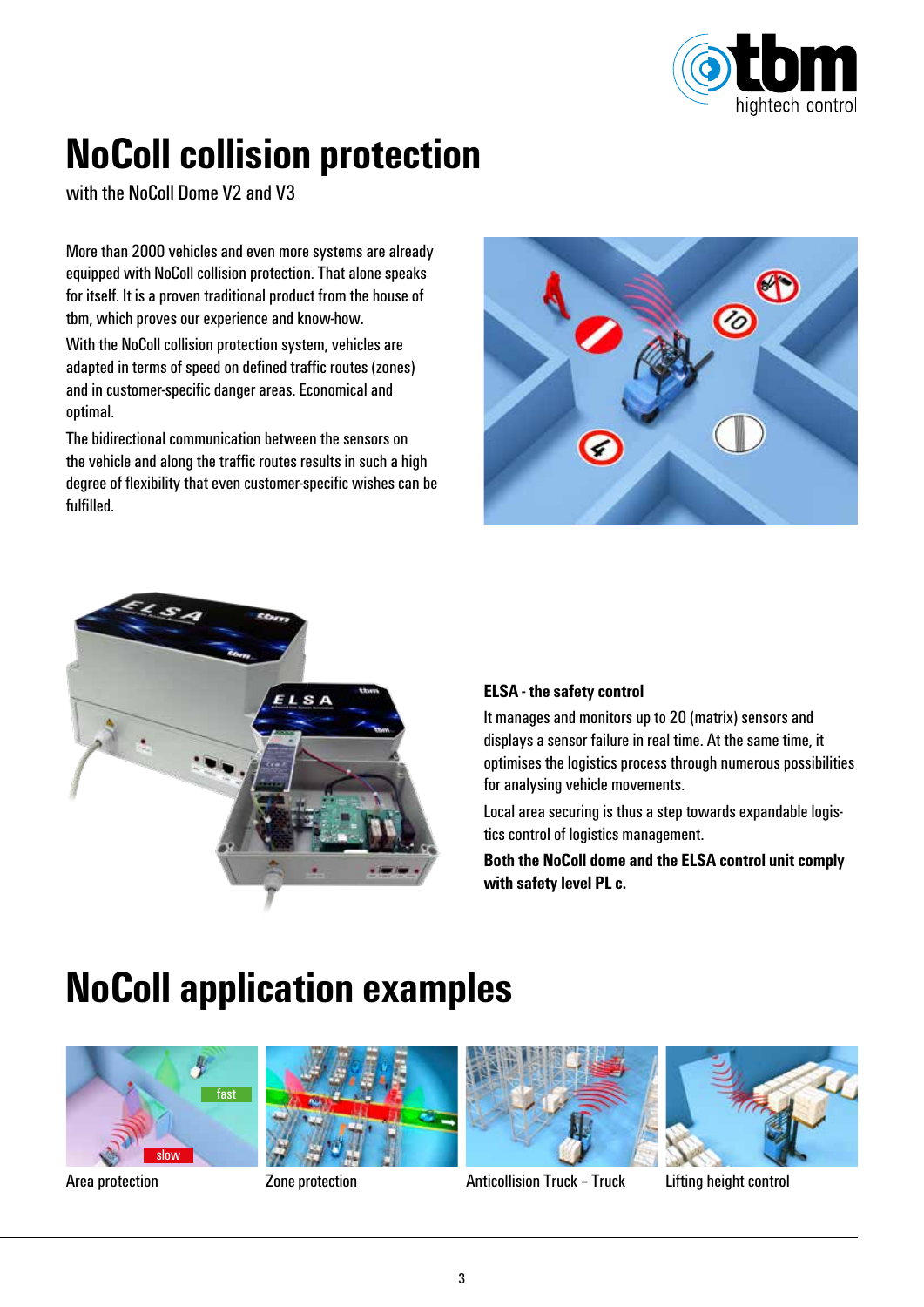### **RearAreaMonitoring RAM-107**

The perfect reversing safety system

The **RAM-107 rear area monitoring system** protects against accidents and damage when reversing. We equip trucks from 1-15 tonnes with this system and significantly reduce the damage rate.

The RAM-107 not only protects pedestrians, but also storage facilities, shelves, and objects against collisions.

A solution with many valuable advantages for safety in daily use.





#### **The technology**

is based on reliable and precise time-of-flight measurement and fast image analysis. Unsurpassed performance features characterise the practical use of the RAM-107. This is how a test specimen (size 30 x 30 x 30 cm) is reliably detected at a distance of 3 m.

#### **Speed-dependent protection zones**

A protective system must not 'interfere' or trigger an alarm when it is not necessary. Therefore, the RAM-107 has protection zones that adapt to the speed of the truck. Only short protection fields are active during manoeuvring, storage/retrieval and slow travel in narrow areas.

Long protective fields are active on routes and in areas if the truck drives fast.

#### **The technology of the RAM-107 thus ensures a high level of comfort and acceptance among drivers.**



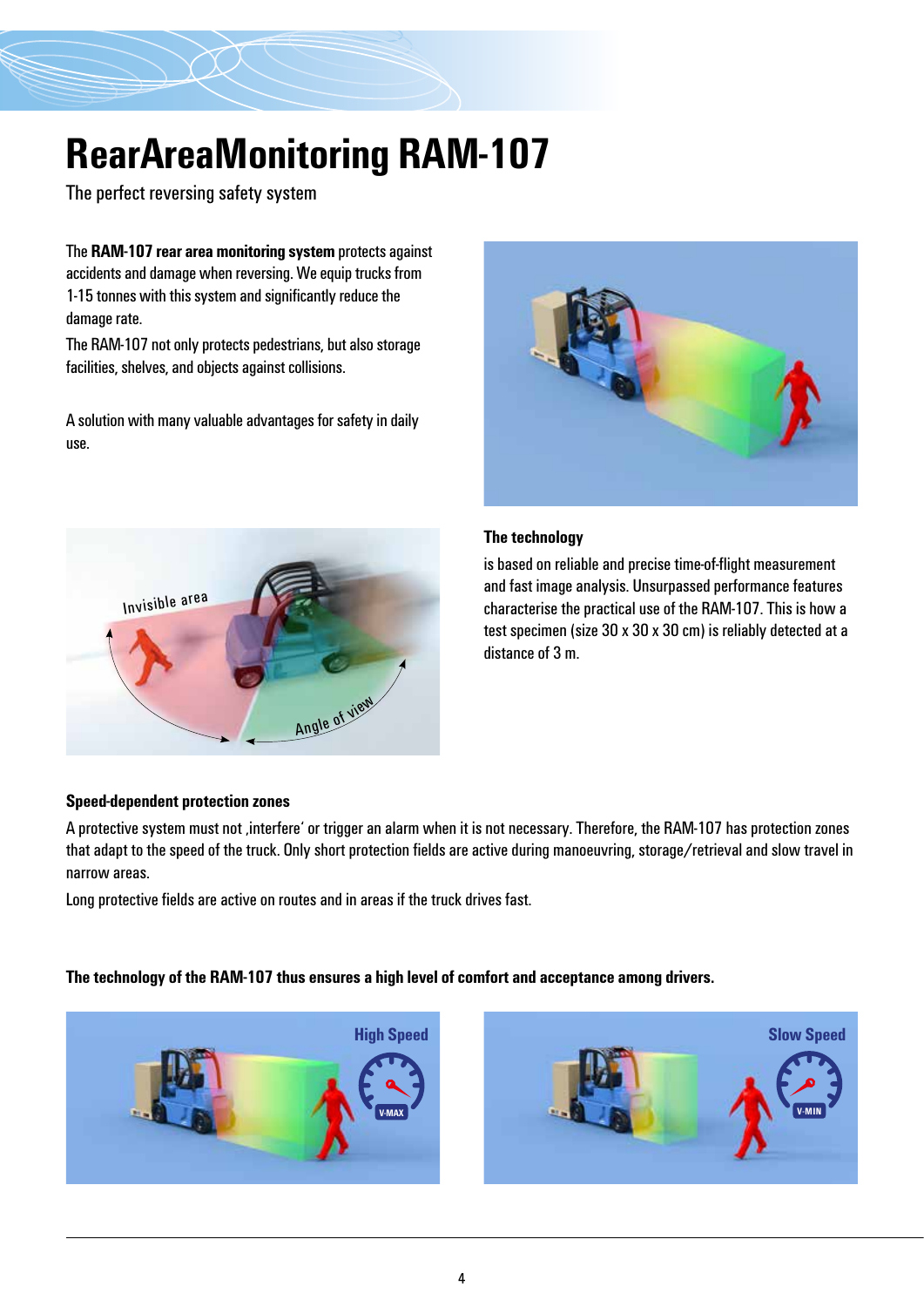

### **All-round protection RFID-Aura-207**

For forklift trucks, wheel loaders and excavators

The RFID-Aura-207 works in the 360° environment of a vehicle. For this purpose, employees must carry a small, active RFID transponder so that they are detected and protected by the RFID Aura. This makes the aura or the aura transponder an effective protective device for pedestrians.

The driver is warned optically and/or acoustically or the speed of the truck is automatically reduced if there is danger to a pedestrian.



#### **The technology**

Sophisticated radio technology and bidirectional communication between the truck aura and the transponder is the protective basis of the RFID Aura-207.



#### **Intelligent directional analysis**

only triggers the alarm if a person approaches the truck. No alarm if the person moves away from the truck.

#### **The Aura Transponders**

for people are handy and small. They are battery-operated and do not need to be recharged daily. The battery has a life span of about one year. Each transponder is unique and has a unique ID and yet they do not need to be scanned. The Aura recognises an unlimited number of Aura transponders (simply every transponder). This makes expansion or replacement totally easy - in unlimited numbers.

Transponder for persons



Driver transponder Card transponder

#### **Other areas of application for the RFID Aura-207**

- Automatic door opener
- Access authorisation for special areas for selected persons
- Driver authorisation for assigned trucks





Passageways **Passageways** Reduced speed in passageways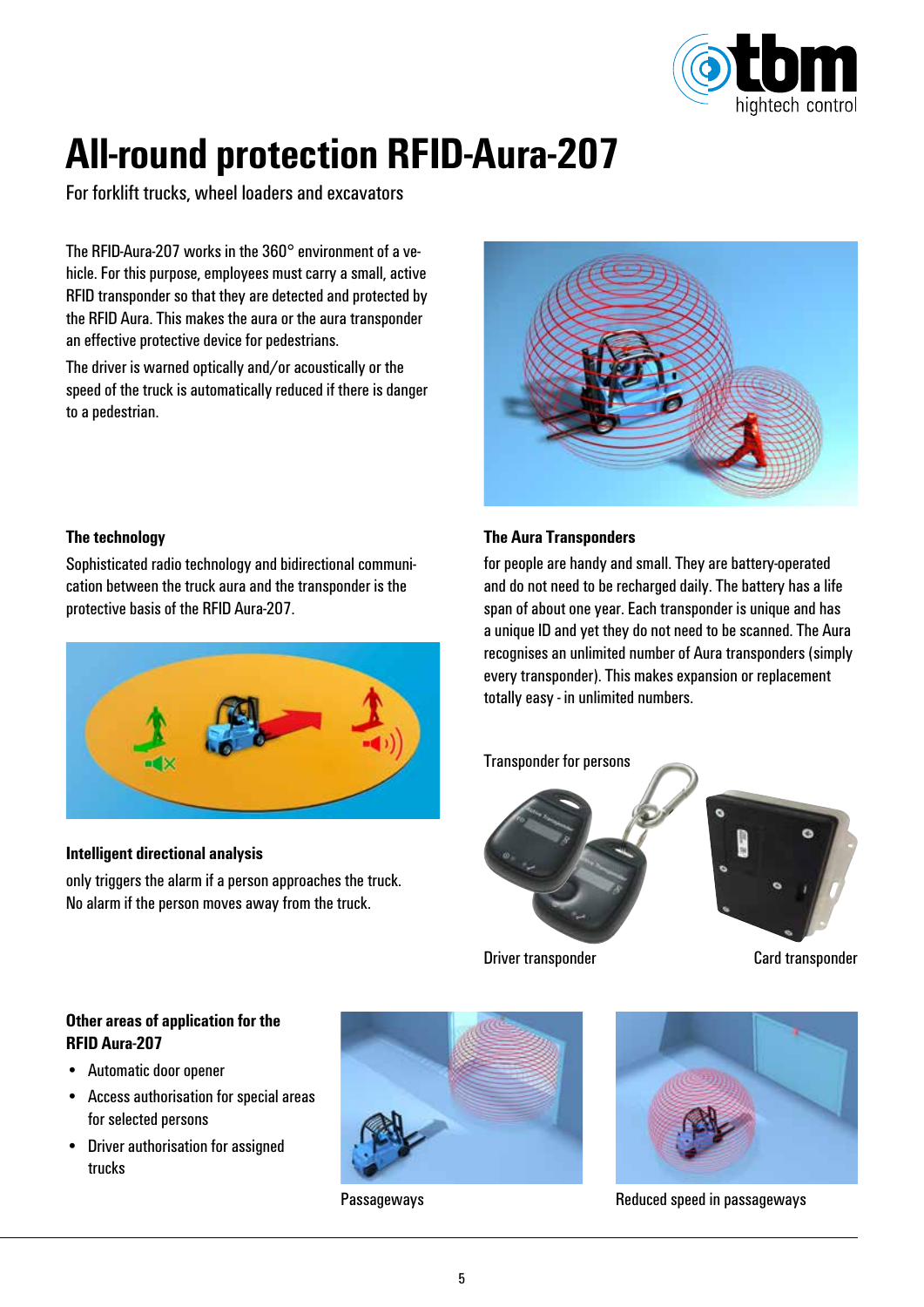### **InDoor/OutDoor Sensor IOG**

Speed controller for InDoor/OutDoor speed

InDoor/OutDoor sensors detect a hall ceiling and thus limit the vehicle speed. They are therefore also called "ceiling sensors". If no hall ceiling is detected, the vehicle drives fast.

An IOG is often used to technically support the basic company instruction "drive slowly indoors!". It is an inexpensive solution and easy to implement.



#### **No gate equipment required**

The IOG's permanent upward view automatically limits the speed when it detects something. It is not necessary to equip the gates. The simple and quick mounting on the vehicle cabin roof is sufficient.

#### **It's all about the technology!**

Different technologies deliver different results. Radar sensors are often used as ceiling sensors. We also use these as IOG-107Ro. However, we also use the lesser-known infrared technology, which sends coded IR signals to the ceiling and receives these coded signals again. This is the InDoor/OutDoor sensor IOG-207V3 developed by us.

#### **Distinguishing features**

|                                                                            | <b>IOG-107</b> | <b>IOG 207</b> |
|----------------------------------------------------------------------------|----------------|----------------|
| Tamper-proof:                                                              |                |                |
| Driving in rain,<br>snow and fog<br><b>Reduces speed:</b>                  |                |                |
| <b>Driving under skylights</b><br>and roof slopes<br><b>Reduces speed:</b> |                |                |
| <b>Driving next to walls</b><br><b>Reduces speed:</b>                      |                |                |

We know the differences between the individual sensors. We have them in our programme as well.

We know the strengths and weaknesses and we talk to you about them so that you can choose the one that is optimal for your use.

Our experience is your direct advantage, because not every IOG "fits" everywhere.

**Sometimes we have to go unusual ways to help our customers in the best possible way.**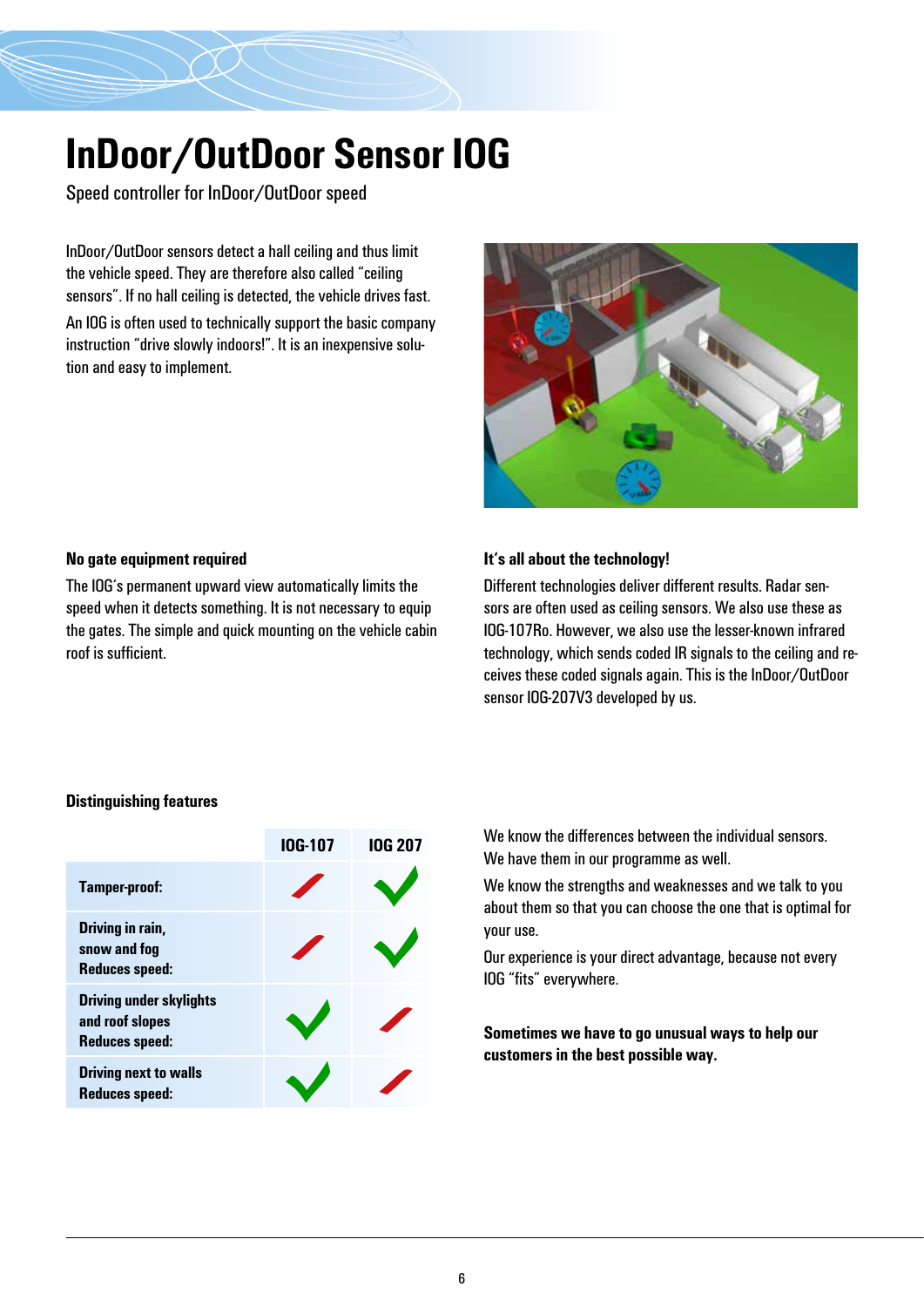

### **HazardousSituationIndicator GSA-107**

For intersections of all kinds

The GSA-107 HazardousSituationIndicator detects dangerous situations at intersections, crossings or pedestrian walkways at an early stage and warns people on the road actively and clearly. Long before the danger becomes threatening. A warning device that significantly reduces accidents.

The GSA-107 monitors individual traffic routes from a bird's eye view and detects pedestrians and vehicles approaching or driving towards an intersection and it distinguishes between pedestrians and vehicles.



#### **Intelligent sensors and electronics**

Pedestrians moving alone in the intersections do not trigger an alarm! They do not pose a danger. Only when a pedestrian and a truck are detected in the intersection area is the alarm actively triggered. This prevents information overload.

#### **Effective warning through LED spot**

The active warning of the GSA-107 is effected by means of a powerful LED power spot (in blue or red). This differs from the blue spots often found on forklifts in its high luminosity and size.



#### **Not only classic intersections**

but even completely atypical traffic areas are equipped with the GSA-107. For this purpose, it is customised and adapted.



#### **LED projector**

A very effective alternative is the warning through a light projector on the GSA-107, which projects a traffic sign ("Stop" or "Prohibited for pedestrians") onto the ground.